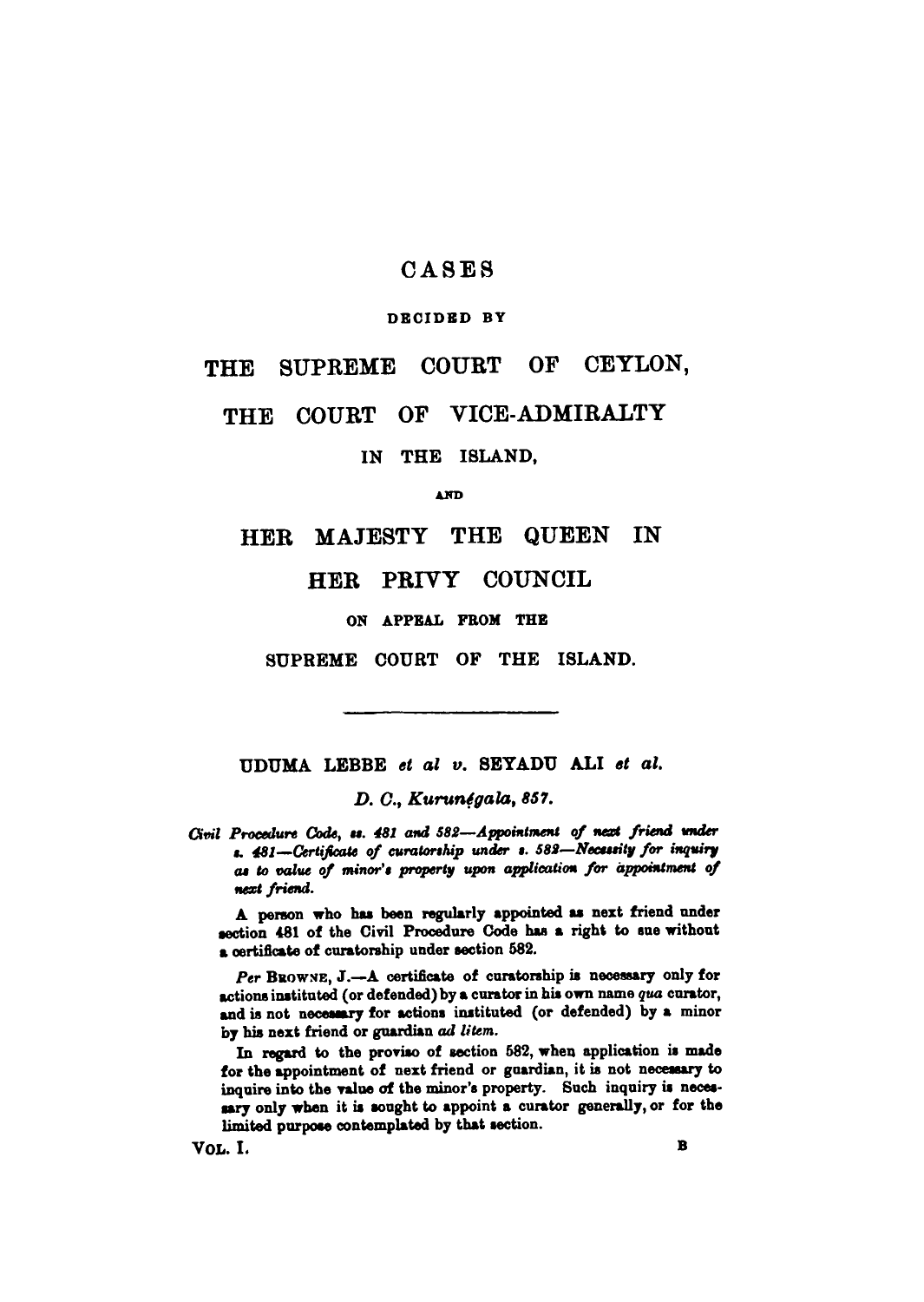*Per* **WITHERS , J.—If a next friend claims charge of a minor's property of the value of** Rs. **1,000 or over for any of the reasons stated in section 582, he cannot institute an action with reference to that property, unless he first takes out a certificate of curatorship.** 

**D. C , Kejgalla, 160** *(2 S. C. R.81,3 C. L. R. 26),* **commented upon.** 

**ITHIS** was an action in ejectment brought by the plaintiffs to **recover certain lands which they averred they inherited from one Maimo Natchia, and from which they were ousted by the defendants. The fifth and sixth plaintiffs, Ossen and Mahommadu, being minors, the first plaintiff, their father, was, on his application, appointed their next friend for the purpose of this action. On the day of trial, the court** *ex mero motu* **called upon the plaintiffs' Proctor to show cause why the action should not be dismissed, on the ground that the first plaintiff's appointment as the next friend of the minors was invalid, because no certificate was obtained in accordance with section 582 of the Civil Procedure Code, and no inquiry was made to ascertain the value of the property.** 

**After argument, the District Judge ordered that the case be taken off the trial roll to enable the first plaintiff to obtain the requisite authority to sue under section 582 of the Civil Procedure Code.** 

**The plaintiffs appealed.** 

**The case was argued before LAWRIE, A.C.J., and BROWNE, J., and judgment being reserved, it was, at the request of their Lordships, argued again before the Full Court (consisting of LAWRIE, A.C.J., and WITHERS and BROWNE, JJ.) on the 8th March, 1895.** 

*Wendt,* **for the appellants.**  *Sampayo* **and** *Blazd,* **for the respondents.** 

*Cur. adv. vult.* 

**12th March, 1895. BROWNE, J.—** 

**In this action fifth and sixth plaintiffs are minors, and before the action was instituted the first plaintiff, their father, was (by Mr. Dunuwille, Acting District Judge) appointed their next friend in order to institute this action of ejectment and for damages against the defendants. It is to be noted, however, that the application was not accompanied by a copy of the plaint proposed to be filed, as this Court** *(2 C. L. B. 82* **and** *168,* **and**  *1 S. C. B. 802)* **has directed should be always done.** 

**The appointment was, however, made, and has not been objected to on that ground.**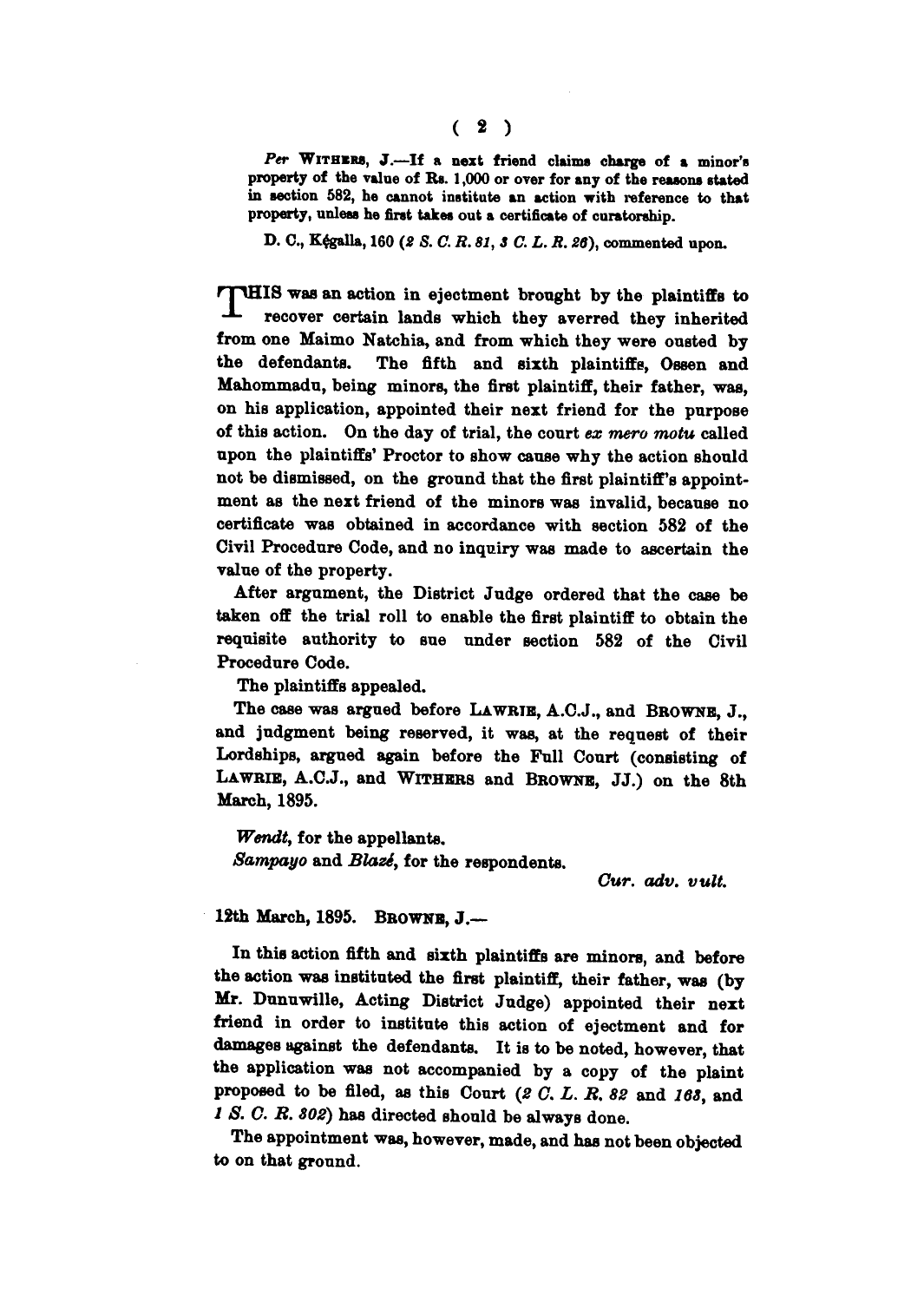**At the trial, however, the Court of its own instance (Mr. Mason, District Judge, presiding) ordered the action to be taken off the file, on the ground that the plaintiff's appointment as next friend was invalid, because (1) no certificate was obtained in accordance with section 582 of the Civil Procedure Code, and (2) no inquiry was made to ascertain the value of the property; leave was reserved to the plaintiff to rectify his procedure in these respects.** 

**Plaintiff, however, in appeal contends that these requirements were unnecessary. The learned District Judge's order shows he held these necessary, because the defendants had questioned plaintiffs' assertion that the lands of the estate, whereof plaintiffs are heirs, were worth under Rs. 1,000, asserting they were of Rs. 3,500 value, and because in case No. 160 of the District Court of Kfealla** *(2S. O. R.81,3 C. L. R. 26)* **this Court had suggested that, even if a next friend had been appointed under section 481, it would seem as if section 582 would prevent him from suing until he had also obtained a certificate of cnratorship.** 

**It is necessary, therefore, now to rule upon what was then only a suggestion ; and in my humble opinion this necessity, that an appointment of a next friend should be supplemented by a certificate of curatorship, does not exist.** 

**In the first place, chapter XXXV. of the Code nowhere so requires it; and it is to be remembered that the two procedures of a minor suing by his next friend, and of a curator obtaining his certificate for all purposes whatever, and, if need be, thereafter bringing an action, are entirely distinct in their nature. The minor may often, as here, be only a necessary party to an action brought by others, the result whereof may or may not give or ensure him a right to some property. It may be that that property and all else belonging to him may be so inconsiderable in val ue, and so safely guarded for him by his relatives, that not only would certificate of curatorship be unnecessary, but it would be a positive hardship to require it to be taken to his loss in the cost thereof. When, however, his interests require he should have a permanent curator who shall have right to litigate when necessary, but who very possibly may never have to litigate at all, but only to receive and apply the income of the estate, such curator must of course be clothed with the authority of a certificate.** 

**These are the three possibilities : (1) a minor may himself sue by his next friend ; (2) his duly appointed curator may sue for him; and (3) a relative of a minor whose estate is under Rs. 1,000, desiring to see the child's rights protected in some action which**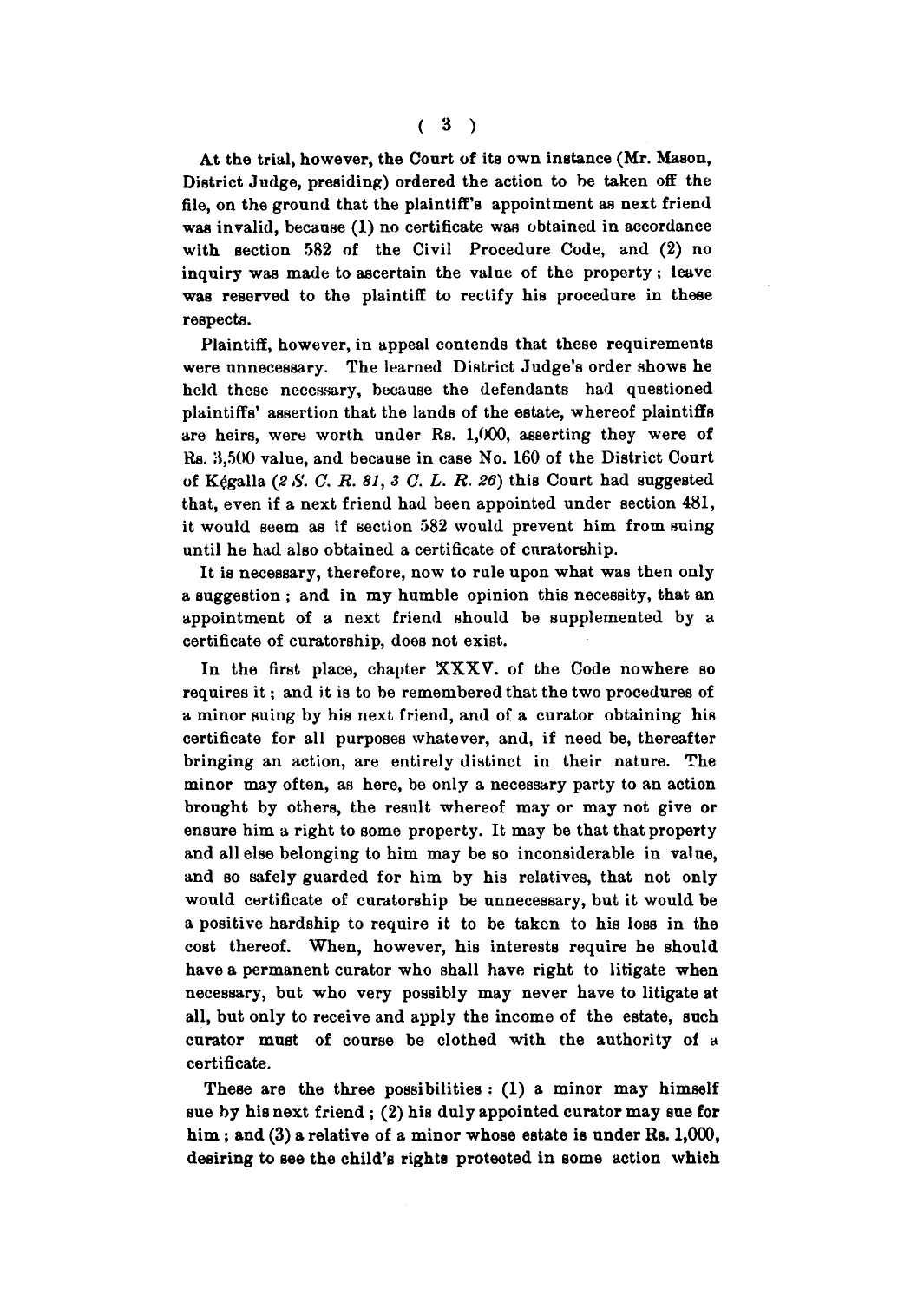**he may deem necessary to be instituted, may get a special** *quasi*  **curatorship authority from the court limited to that one action only. This last is the object of the proviso to section 582. Certificate of curatorship is necessary only for actions instituted or defended by a curator in his own name** *qua* **curator, and is not necessary for actions instituted (or defended) "by a minor by his next " friend " (or guardian** *ad litem).* 

**As regards the ground that no inquiry has been made as to the value of property, there seems to be some confusion. It would not have been necessary at all to inquire as to the value of a minor's property when application was made that a next friend or guardian should be appointed to aid him in litigation. Such inquiry need be made only when it is sought to appoint a curator generally or for the limited purpose contemplated by section 582 (proviso). But in this action the objection taken by defendant concerning value of property is that plaintiffs, as a body, could not sue without having administered their mother's estate, and this no doubt the Judge will yet have to determine according as he shall find what is the value of her estate.** 

**The appointment of the next friend being otherwise unquestioned, this order must be set aside, but without costs, and the action remitted for trial.** 

#### **WITHERS, J.—**

**The order complained of is one directing that the case be taken off the trial roll to enable the first plaintiff to obtain the requisite authority to sue under the 582nd section of the Civil Procedure Code.** 

**The action is to recover lands alleged to be in the unlawful possession of the defendants. It is brought by the husband of one Pitcha Uma, deceased, to whose estate in the premises he and their children have (it is alleged) succeeded on intestacy.** 

**The father sues for his own interest, and he claims to sue as the next friend of two of his children, the fifth and sixth plaintiffs. He himself js the first plaintiff, and his order of appointment as next friend is to be found at page 44.** 

**The defendants appeared to the summons issued on the acceptance of the plaint and answered.** 

**The trial was fixed for the 4th September. On that day the District Judge, of his own motion, called on the plaintiffs' Proctor to show cause why the plaintiffs' action should not be dismissed, on the ground that first plaintiff's appointment as next friend is invalid by reason of no certificate having been obtained under the**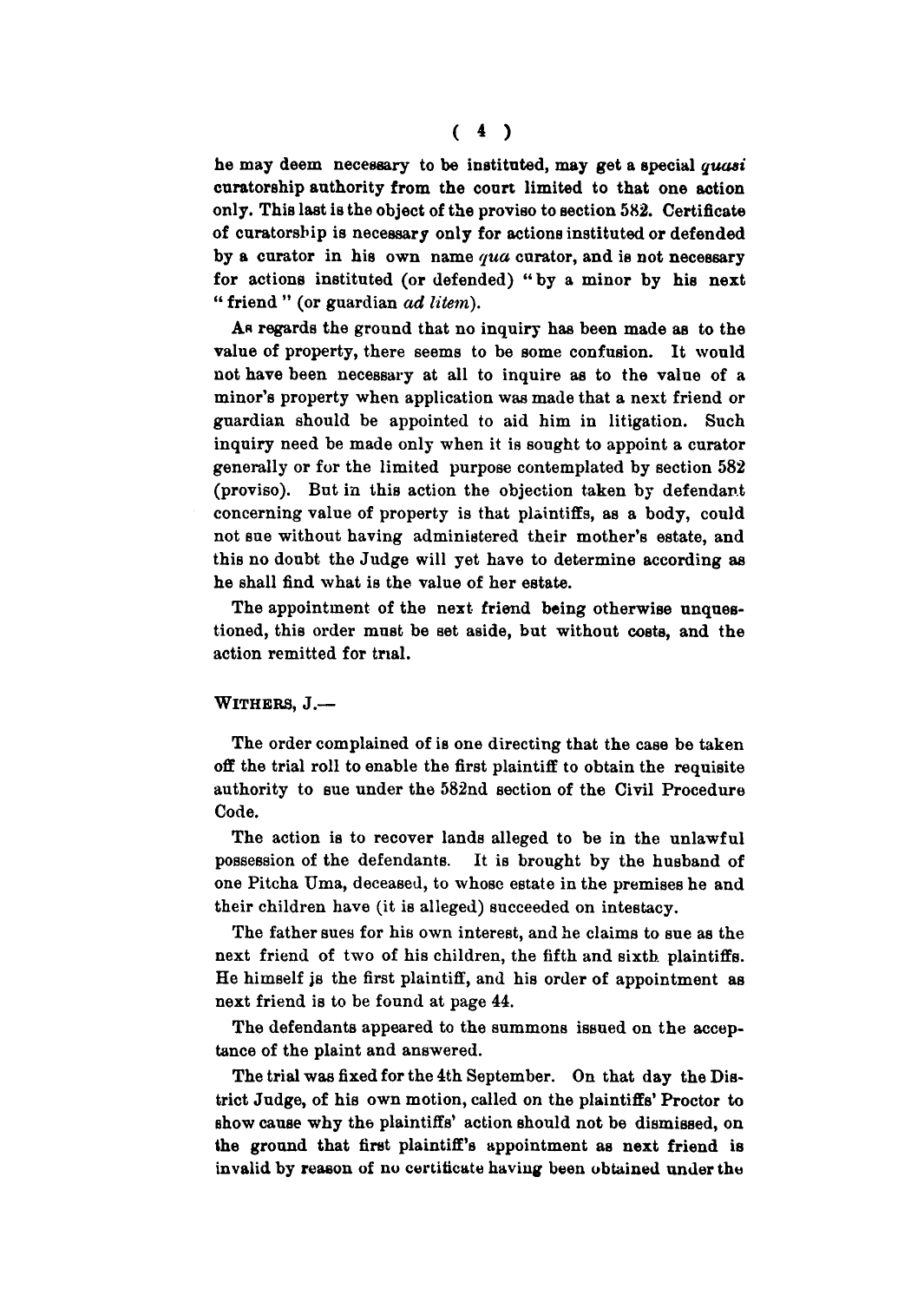provisions of section 582 of the Civil Procedure Code, and because **no inquiry was made to ascertain the value of the property.** 

**The value of the minors' property sought to be recovered must not be confounded with the whole inheritance.** 

**The value of the inheritance is a question pat in issue on the pleadings.** 

**The property sought to be recovered in this action is assessed in the plaint at Rs. 400 only. That is not traversed in the answer. Two of the five children only are minors.** 

**Their share of the premises, assessing it to be two-fifths of three-fourths of Rs. 400, is considerably under Rs. 1,000.** 

**The appointment of the next friend was made with consent of the defendants, who raised no objection on the ground of the value of the minors' interest in the premises exceeding Rs. 1,000.** 

**Hence, under section 582, the father was not disqualified to act as next friend even if he claimed to have charge of the fifth and sixth plaintiffs' share of the premises. But he has made no such claims, and because he comes forward to recover shares in land withheld from them, their adult brethren and himself, I fail to see**  why he should be considered to claim charge of their shares. Non *constat,* **that he will not place the children in charge of their shares when recovered, or give them up to any one they nominate.** 

**They consented to their father being appointed their next friend. Anyhow it seems to me that the utmost the Judge could do was to have the names of the fifth and sixth plaintiffs struck out**  as improperly joined, and to let the trial continue. But in my **opinion the plaintiff should be allowed to carry on the action 98 constituted, and I would set aside the order and remit the case for trial.** 

**Reading sections 481 and 493 together, I understand the Code to say that any person being of sound mind and full age, so long as his interest is not adverse to that of the minor, and he is not a defendant in the action, may, if he is otherwise a fit person, be appointed next friend of a minor.** 

**If he** *claims charge* **of a minor's property of the value of Rs. 1,000 under a deed or will, or by reason of nearness of kin and otherwise, he cannot institute an action with reference to that property unless he first takes out a certificate of curatorship.** 

#### **LAWRIB, A.C.J.—**

**In the K^galla case reported in the 3rd volume of the** *Ceylon Lau Reports,* **p. 26,1 expressed the opinion that a next friend regularly appointed under section 481 must get a certificate of curatorship before he could bring an action in the name of the minors.**